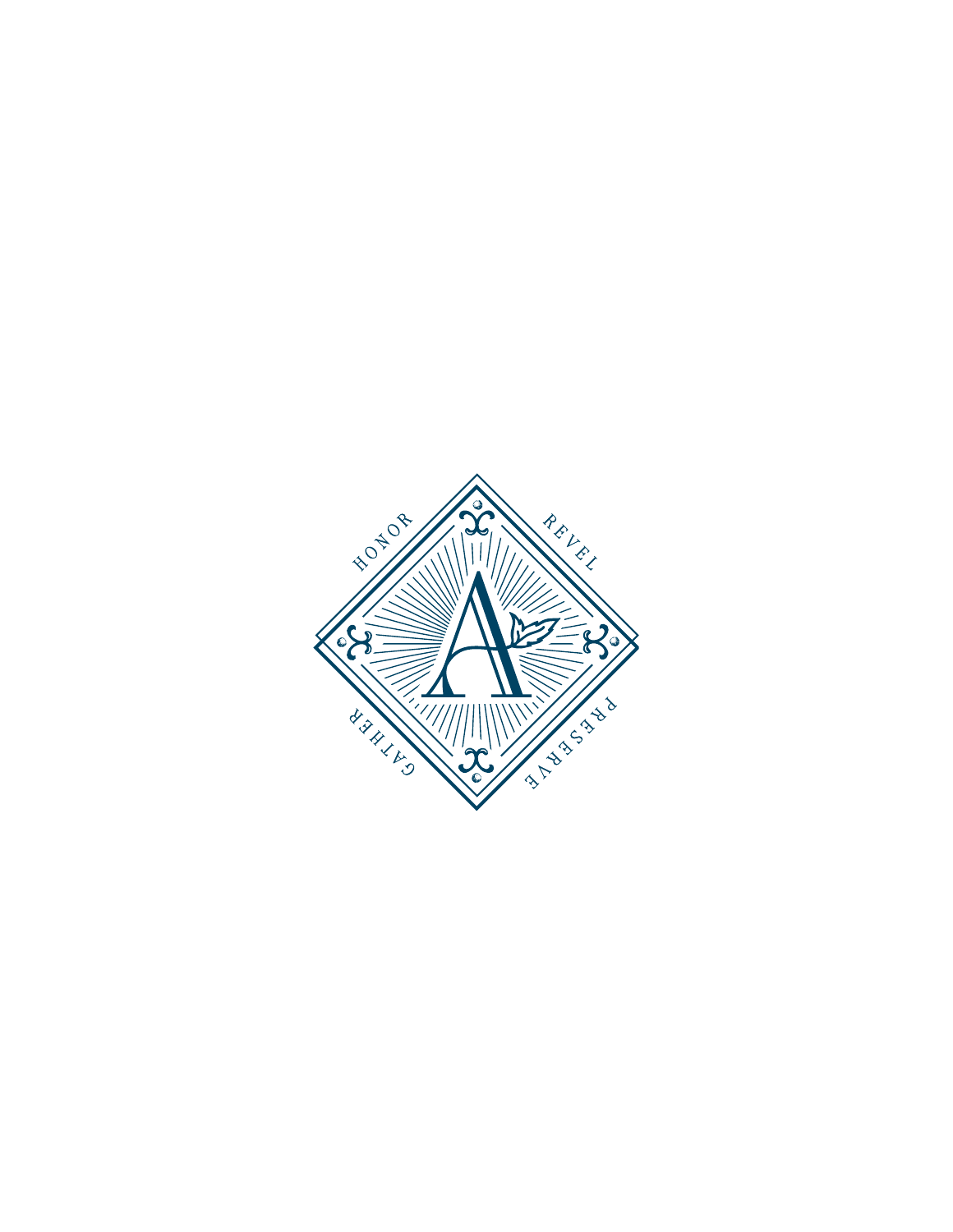# WINE BY THE GLASS

| <b>CHAMPAGNE / SPARKLING</b><br>La Gioiosa Prosecco Brut<br>Nicolas Feuillatte Brut<br>Yellowhawk Bubbles Rosé<br>Yellowhawk Bubbles White<br>Yellowhawk Bubbles Red | Veneto, IT<br>Chouilly, FR<br>Walla Walla, WA<br>Walla Walla, WA<br>Walla Walla, WA | N.V.<br>N.V.<br>N.V.<br>N.V.<br>N.V. | 5 <sub>oz</sub><br>14<br>22<br>12 <sup>°</sup><br>12 <sup>°</sup><br>12 | $\overline{\phantom{a}}$<br>$\overline{\phantom{a}}$<br>$\bar{\phantom{a}}$<br>$\bar{\phantom{a}}$<br>$\frac{1}{2}$ | <b>BTL</b><br>62<br>98<br>48<br>48<br>48 |
|----------------------------------------------------------------------------------------------------------------------------------------------------------------------|-------------------------------------------------------------------------------------|--------------------------------------|-------------------------------------------------------------------------|---------------------------------------------------------------------------------------------------------------------|------------------------------------------|
| ROSÉ & ROAD LESS TRAVELED WHITES<br>Fire & Vine 'Mission Hills' Rosé<br>Eroica Riesling<br>Mark Ryan Viognier 'Red Willow/Olsen Vineyard Yakima Valley, WA           | Walla Walla, WA<br>Columbia Valley, WA                                              | 2020<br>2020<br>2021                 | 6 <sub>oz</sub><br>$12 \overline{ }$<br>12 <sup>°</sup><br>22           | 9 <sub>oz</sub><br>16<br>16<br>27                                                                                   | <b>BTL</b><br>46<br>46<br>70             |
| SAUVIGNON BLANC<br>Peter Yealands                                                                                                                                    | Marlborough, NZ                                                                     | 2021                                 | 12                                                                      | 16                                                                                                                  | 46                                       |
| CHARDONNAY<br>Chateau Ste Michelle 'Indian Wells'<br>Cakebread<br>Domaine Vocoret                                                                                    | Columbia Valley, WA<br>Napa Valley, CA<br>Chablis, FR                               | 2020<br>2020<br>2018                 | 13<br>25<br>26                                                          | 17<br>32<br>33                                                                                                      | 50<br>95<br>98                           |
| PINOT NOIR<br>Angela Vineyards                                                                                                                                       | Willamette Valley, OR                                                               | 2017                                 | 17                                                                      | 23                                                                                                                  | 66                                       |
| <b>CABERNET SAUVIGNON</b><br>El Gaucho '25 <sup>th</sup> Anniversary'<br>Efeste 'Big Papa'<br>Crossbarn by Paul Hobbs                                                | Washington State<br>Columbia Valley, WA<br>Napa Valley, CA                          | N.V.<br>2019<br>2019                 | 16<br>24<br>26                                                          | 21<br>31<br>33                                                                                                      | 62<br>94<br>102                          |
| RED BLENDS<br>DeLille Cellars 'D2'<br>Basel Cellars Estate 'Merriment'<br>Spring Valley 'Frederick'                                                                  | Columbia Valley, WA<br>Walla Walla, WA<br>Walla Walla, WA                           | 2019<br>2016<br>2016                 | 22<br>16<br>24                                                          | 28<br>21<br>31                                                                                                      | 86<br>62<br>95                           |
| OTHER SINGLE VARIETALS<br>Basel Cellars Estate Cabernet Franc<br>Coudoulet de Beaucastel<br>Produttori 'Nebbiolo'<br>Luigi Bosca Malbec                              | Walla Walla, WA<br>Côtes du Rhône, FR<br>Piedmont, IT<br>Mendoza, AR                | 2019<br>2019<br>2019<br>2019         | 15<br>22<br>16<br>18                                                    | 20<br>28<br>21<br>24                                                                                                | 58<br>84<br>62<br>70                     |

# DRAFT BEER

Georgetown 'Manny's' Pale Ale 8 Bainbridge Brewery Kolsh 8 Crossbuck Hefeweizen 8 Georgetown 'Bodhizafa' IPA 8 Airways 'Jumbo Juice' IPA 8

## BOTTLED BEER

Coors 7 Coors Light 7 Heineken 7 Paulaner N/A 7 Rotating Cider 7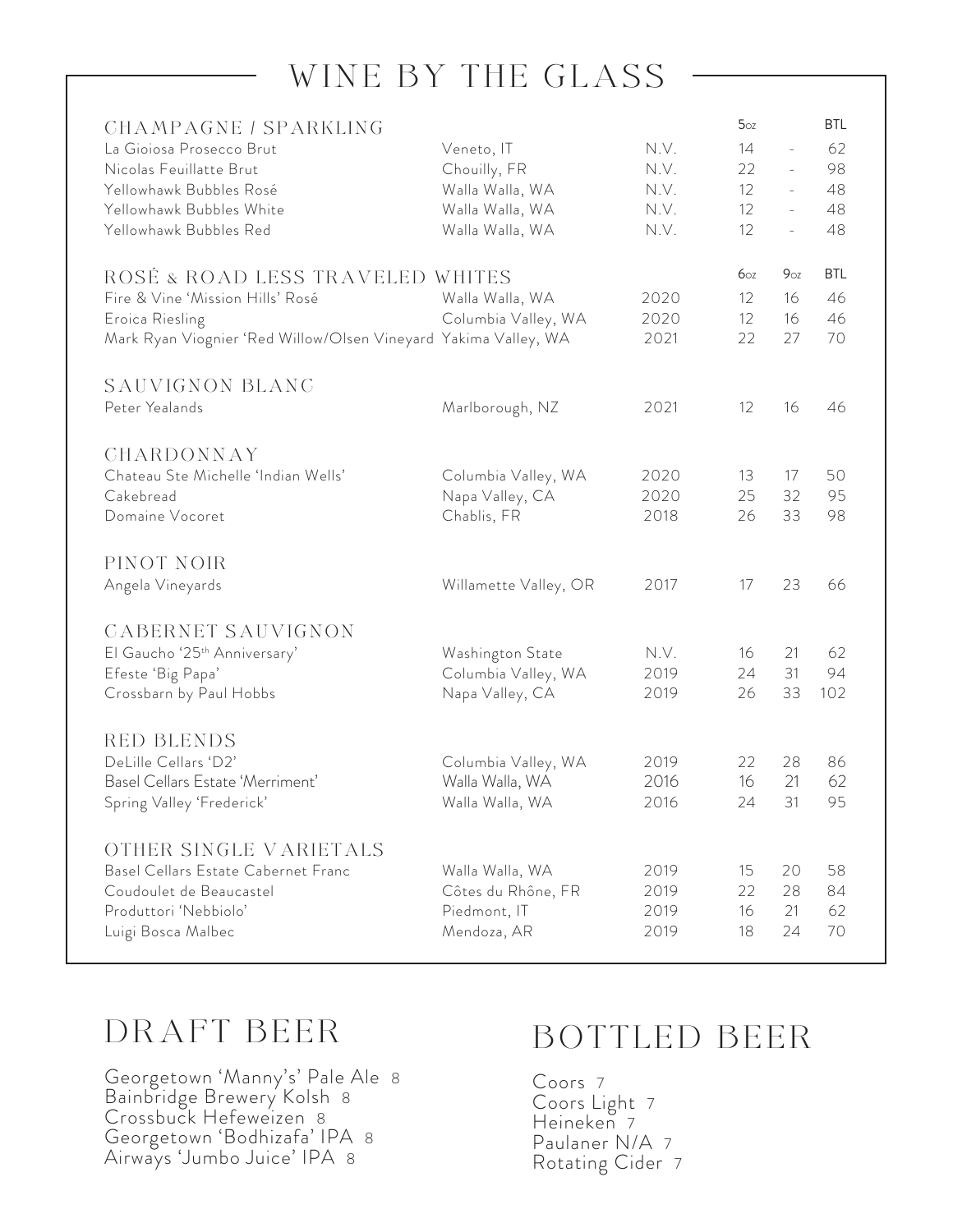# COCKTAIL CREATIONS

LOST IN THE MARKET 16 house vodka, lime juice, lavender syrup, italicus, activated charcoal

REVELERS MULE 16 wheatley vodka, bitters, ginger beer, lime juice

BOISSON VIOLETTE 18 empress gin, st. germain, lemon, lavender, egg white

SUMMER OF '75 22 oxley gin, st. germain, rose water simple syrup, lemon juice, yellowhawk white bubbles, citrus aroma flavor blaster tableside preparation

MILES AWAY 18 house blanco tequila, italicus, verjus, chamomile tea syrup, strawberry puree

A P PALACHIAN FOG 24 buffalo trace, st. germain, cointreau, smoked tableside preparation, cherry wood chips

212 BARREL-AGED MANHATTAN 18 sazerac rye whiskey, carpano antica, orange bitters, cherry, orange twist

AERLUME ESPRESSO BOULEVARDIER 17 buffalo trace, campari, carpano antica sweet vermouth, espresso cello

## **MOCKTAILS**

SORBET SMASH 13 hibiscus tea, seasonal syrup, blackberry lemon sorbet, lemon

**CUCUMBER FRESH 12** muddled cucumber, cilantro, mint, lime, agave, soda

PIKE PLACE SIPPER 11 lavender, lime, rose water, orange peel

Featured Spirits



### BUFFALO TRACE KENTUCKY STRAIGHT BOURBON WHISKEY

Ancient buffalo carved paths through the wilderness that led American pioneers and explorers to new frontiers. One such trail led to the banks of the Kentucky River where Buffalo Trace Distillery has been making bourbon whiskey the same way for more than 200 years. In tribute to the mighty buffalo and the rugged, independent spirit of the pioneers who followed them, we created our signature Buffalo Trace Kentucky Straight Bourbon Whiskey. This deep amber whiskey has a complex aroma of vanilla, mint and molasses. Pleasantly sweet to the taste with notes of brown sugar and spice that give way to oak, toffee, dark fruit and anise. This whiskey finishes long and smooth with serious depth.

#### AERLUME BOULEVARDIER 16 buffalo trace, carpano antica sweet vermouth, campari,

A ERLUME OLD FASHIONED 16 buffalo trace bourbon, seasonal syrup, bitters

orange peel

### EL GAUCHO SINGLE BARREL PRIVATE SELECT

Created in 1984 by Master Distiller, Elmer T. Lee, and named after Albert B Blanton, Blanton's was the worlds introduction to Single Barrel Bourbon. A reference to Blanton's habit of throwing parties with his closest friends and bringing out his favorite barrels.



THE ORIGINAL SINGLE BARREL BOURBON WHISKEY

This bottling of Blanton's Single Barrel is exclusive to Fire & Vine Hospitality restaurants, selected by our team for its pronounced flavors. This Single Barrel was individually selected, Number 177, distilled on April 30<sup>th</sup>, 2015, filtered and bottled by hand at 93 proof. A reflection of strength, flavor and patience, it's a nod to the past while looking to the future - a value we hold dear at our restaurants. We hope you enjoy it as much as we have enjoyed selecting it for you.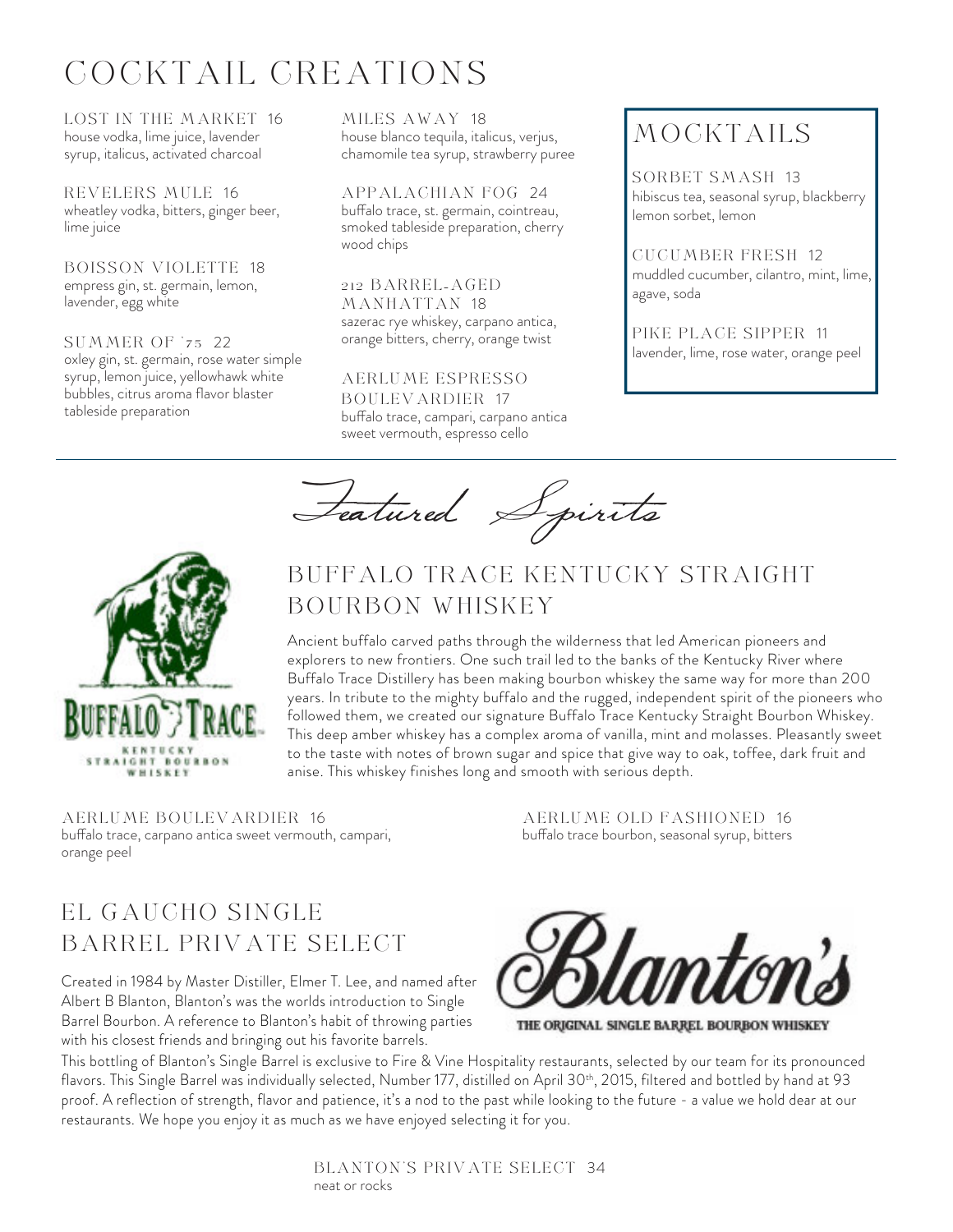



Yellowhawk Resort is the first dedicated sparkling house in Walla Walla and provides something unique for locals and visitors, as well as a place of inclusion with other area winemakers. The first four releases arrived in July 2021 and received high scores and several awards followed by a limited release of two new sparkling wines in May 2022 which are currently available exclusively at the Yellowhawk tasting room. The hilltop resort and sparkling winery provide a sweeping outlook on the fields of wheat, lush vineyards, and Blue Mountains, all on an 84-acre retreat on Walla Walla's south side featuring farm-to-table dining, swimming pool, cabanas, lodging and event space.

From 2002 to 2021, Basel Cellars Estate Winery produced high quality Bordeaux-style wines, as well as single varietals including Cabernet Franc and old vine Chenin Blanc. The winery transitioned to Yellowhawk Resort and Sparkling House in 2021, so these library selections have a very limited supply, and we are proud to offer them as part of this special offering.

|                                            |                 |      | 5 <sub>oz</sub> | 9 <sub>07</sub>          | BTL. |
|--------------------------------------------|-----------------|------|-----------------|--------------------------|------|
| Yellowhawk Bubbles White                   | Walla Walla, WA | N.V. | 12              | $\overline{\phantom{a}}$ | 48   |
| Yellowhawk Bubbles Rosé                    | Walla Walla, WA | N.V. | 12              | $\overline{\phantom{a}}$ | 48   |
| Yellowhawk Bubbles Red                     | Walla Walla, WA | N.V. | 12              | $\overline{\phantom{a}}$ | 48   |
| Yellowhawk Brut Semillon                   | Walla Walla, WA | 2019 |                 | $\overline{\phantom{a}}$ | 75   |
|                                            |                 |      | 6 <sub>oz</sub> | 9 <sub>oz</sub>          | BTL  |
| Basel Cellars Estate '2901' White Blend    | Walla Walla, WA | 2019 |                 | $\overline{\phantom{m}}$ | 45   |
| Basel Cellars Estate Cabernet Franc        | Walla Walla, WA | 2019 | 15              | 20                       | 58   |
| Basel Cellars Estate 'Merriment' Red Blend | Walla Walla, WA | 2016 | 16              | 21                       | 62   |
|                                            |                 |      |                 |                          |      |

#### Y ELLOWHAWK FLIGHT 18

3oz each, Bubbles White, Rosé & Red

| CHAMPAGNE / SPARKLING                   |                       |           | 5 <sub>oz</sub>          |                          | <b>BTL</b> |
|-----------------------------------------|-----------------------|-----------|--------------------------|--------------------------|------------|
| Amelia Crémant de Bordeaux Brut Rosé    | Bordeaux, FR          | N.V.      | $\equiv$                 |                          | 72         |
| Nicolas Feuillatte Brut Rosé            | Chouilly, FR          | N.V.      | $\overline{\phantom{a}}$ |                          | 170        |
| Billecart Salmon Brut Reserve Rosé      | Mareuil-sur-Ay, FR    | N.V.      | $\equiv$                 |                          | 215        |
| Veuve Clicquot 'La Grande Dame' Rosé    | Reims, FR             | 2008      |                          |                          | 695        |
| J Schram Rosé                           | Napa Valley, CA       | 2008      |                          |                          | 225        |
| Yellowhawk Bubbles Rosé                 | Walla Walla, WA       | N.V.      | 12                       | $\overline{\phantom{0}}$ | 48         |
| Nicolas Feuillatte Brut                 | Chouilly, FR          | N.V.      | 22                       |                          | 98         |
| Dom Perignon P1 Brut                    | Epernay, FR           | 2010/2012 |                          |                          | $-400/425$ |
| Veuve Clicquot 'Yellow Label' Brut      | Reims, FR             | N.V.      | $\equiv$                 |                          | 140        |
| La Gioiosa Prosecco Brut                | Veneto, IT            | N.V.      | 14                       |                          | 62         |
| Domaine Ste. Michelle Brut              | Columbia Valley, WA   | N.V.      | $\overline{\phantom{a}}$ |                          | 40         |
| Yellowhawk Bubbles White                | Walla Walla, WA       | 2020      | 12                       |                          | 48         |
| Yellowhawk Brut Semillon                | Walla Walla, WA       | 2019      | $\equiv$                 |                          | 75         |
| Lytle Barnett 'Blanc de Blanc'          | Willamette Valley, OR | 2015      |                          |                          | 165        |
| Frank Family Vineyards 'Blanc de Blanc' | Carneros, CA          | 2015      | $\overline{\phantom{a}}$ |                          | 102        |
| Schramsberg 'Blanc de Blanc'            | Napa, CA              | 2017      | $\overline{\phantom{a}}$ |                          | 85         |
| Ruinart 'Blanc de Blanc'                | Reims, FR             | N.V.      | $\equiv$                 |                          | 175        |
| Yellowhawk Bubbles Red                  | Columbia Valley, WA   | N.V.      | 12                       |                          | 48         |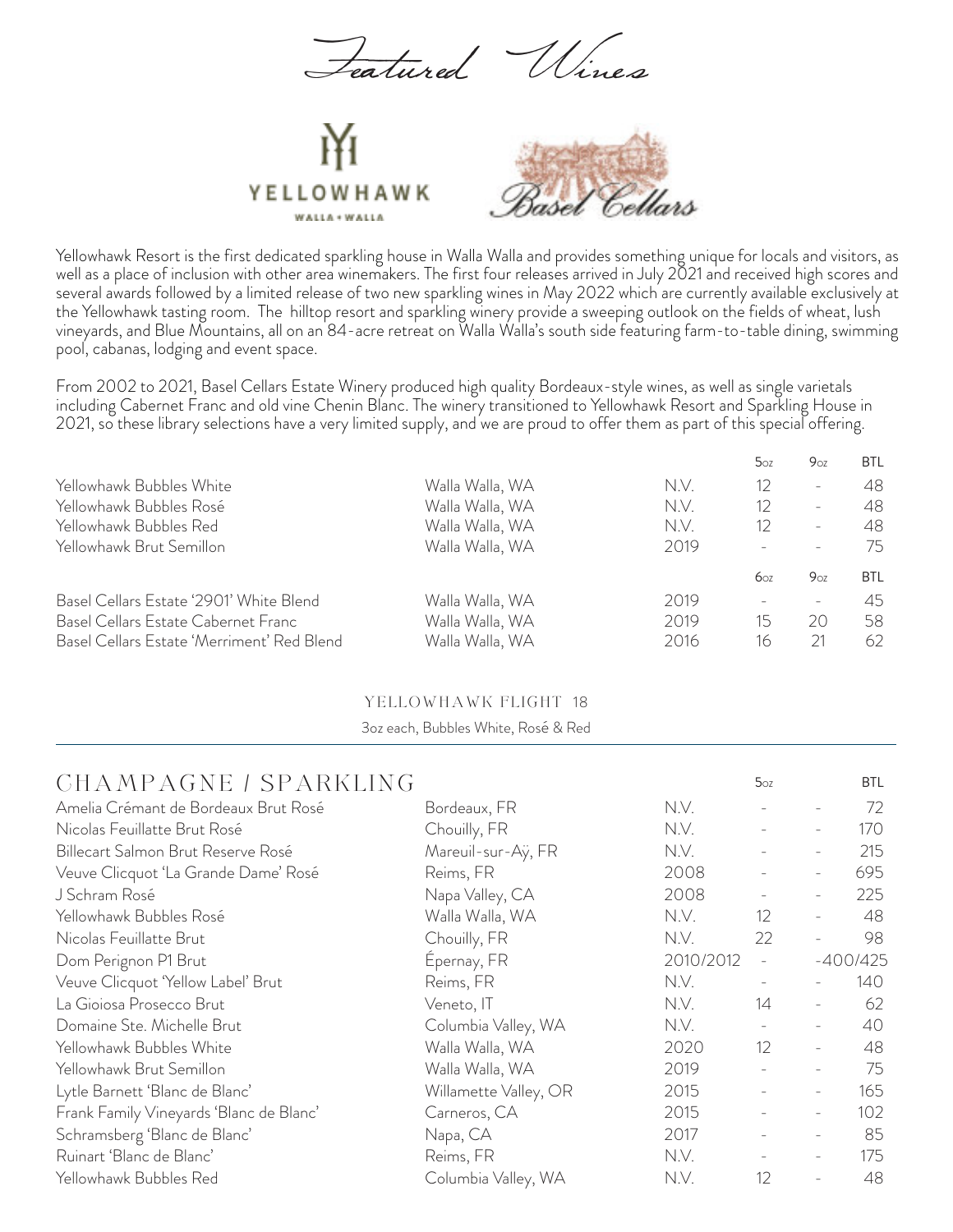# $\text{CHARDONNAY}$  60z 90z BTL

| Côte Bonneville<br>Yakima Valley, WA<br>2016<br>2020<br>Columbia Valley, WA<br>Columbia Valley, WA<br>2020 | 13 | 17<br>$\overline{\phantom{a}}$ | 99<br>65<br>50<br>65<br>66 |
|------------------------------------------------------------------------------------------------------------|----|--------------------------------|----------------------------|
| Buona Notte 'Panna Cotta'<br>Chateau Ste Michelle 'Indian Wells'                                           |    |                                |                            |
|                                                                                                            |    |                                |                            |
|                                                                                                            |    |                                |                            |
| 2019<br>Sparkman 'Lumiere'<br>Columbia Valley, WA                                                          |    |                                |                            |
| Tranche 'Celilo Vineyard'<br>2018<br>Columbia Valley, WA                                                   |    |                                |                            |
| 2017<br>Domaine Serene 'Evenstad Reserve'<br>Willamette Valley, OR                                         |    |                                | 135                        |
| 2020<br>Cakebread<br>Napa Valley, CA                                                                       | 25 | 32                             | 95                         |
| 2017<br>Panthera<br>Russian River Valley, CA                                                               |    |                                | 71                         |
| 2016<br>Sonoma County, CA<br>Jordan                                                                        |    |                                | 85                         |
| Neyers 304 unoaked<br>2017<br>Sonoma, CA                                                                   |    |                                | 85                         |
| Drouhin 'Pouilly-Vinzelles' Grand Vin<br>2017<br>Borgougne, FR                                             |    |                                | 58                         |
| Domaine Louis Moreau 1er Cru 'Vaillons'<br>Chablis, FR<br>2018                                             |    | $\overline{\phantom{a}}$       | 135                        |
| Chablis, FR<br>2018<br>Domaine Vocoret                                                                     | 26 | 33                             | 98                         |
| Roland Lavantureux 'Vaudesir' Grand Cru<br>Chablis, FR<br>2016                                             |    | $\overline{\phantom{a}}$       | 200                        |
| Côte-d'Or, FR<br>Domain Leflaive 'Bourgogne Blanc'<br>2018                                                 |    | $\overline{\phantom{a}}$       | 185                        |
| Domain Leflaive 'Le Clavoillon' 1er Cru<br>Côte-d'Or, FR<br>2018                                           |    | $\overline{\phantom{a}}$       | 485                        |
| Western Cape, SA<br>2015<br>Capensis                                                                       |    |                                | 150                        |
| ROAD<br>ESS TRAVELED<br>WП                                                                                 |    |                                |                            |

#### VAD LESS IKAVELED WHIIES

| Eroica Reisling                                            | Columbia Valley, WA | 2020 | 12 | 16                       | 46  |
|------------------------------------------------------------|---------------------|------|----|--------------------------|-----|
| Domaine Weinbach Riesling                                  | Alsace, FR          | 2018 |    |                          | 79  |
| Dönnhoff 'Niederhäuser Hermannshöhle'<br>Riesling Spätlese | Nahe, GER           | 2014 |    | $\overline{\phantom{a}}$ | 145 |
| Dönnhoff 'Tonschiefer' Riesling Trocken                    | Nahe, GER           | 2018 |    |                          | 70  |
| DeLille Roussane                                           | Red Mountain, WA    | 2020 |    |                          | 95  |
| Basel Cellars '2901 White'                                 | Columbia Valley, WA | 2019 |    |                          | 45  |
| DeLille Chaleur Blanc                                      | Columbia Valley, WA | 2020 |    | $\overline{\phantom{a}}$ | 64  |
| Chateau Pierre Bise Chenin Blanc                           | Loire Valley, FR    | 2018 |    | $\overline{\phantom{a}}$ | 55  |
| Clos de la Couée de Serrant                                | Loire Valley, FR    | 1998 |    | $\equiv$                 | 420 |
| Domaine Huet 'Le Mont' Sec' Chenin Blanc                   | Vouvray, FR         | 2019 |    | $\overline{\phantom{m}}$ | 75  |
| Terlan 'Pinot Bianco'                                      | Alto Adige, IT      | 2020 |    | $\overline{\phantom{a}}$ | 45  |
| Pieropan Souave Classico Calvarino                         | Veneto, IT          | 2020 |    | $\equiv$                 | 85  |
| a'Maurice Viognier                                         | Walla Walla, WA     | 2018 |    | $\overline{\phantom{m}}$ | 68  |
| Mark Ryan Viogner 'Red Willow/Olsen Vineyard'              | Yakima Valley, WA   | 2021 | 22 | 27                       | 70  |
| Basel Cellars Estate '2901' White Blend                    | Walla Walla, WA     | 2019 |    |                          | 45  |
| Fillaboa Albariño                                          | Rías Baixas, ESP    | 2020 |    | $\overline{\phantom{a}}$ | 45  |
| Raul Perez 'Atalier' Albariño 1.5L                         | Rías Baixas, ESP    | 2018 |    | $\overline{\phantom{a}}$ | 135 |
| Lyrarakis Assyrtiko                                        | Crete, GR           | 2020 |    |                          | 48  |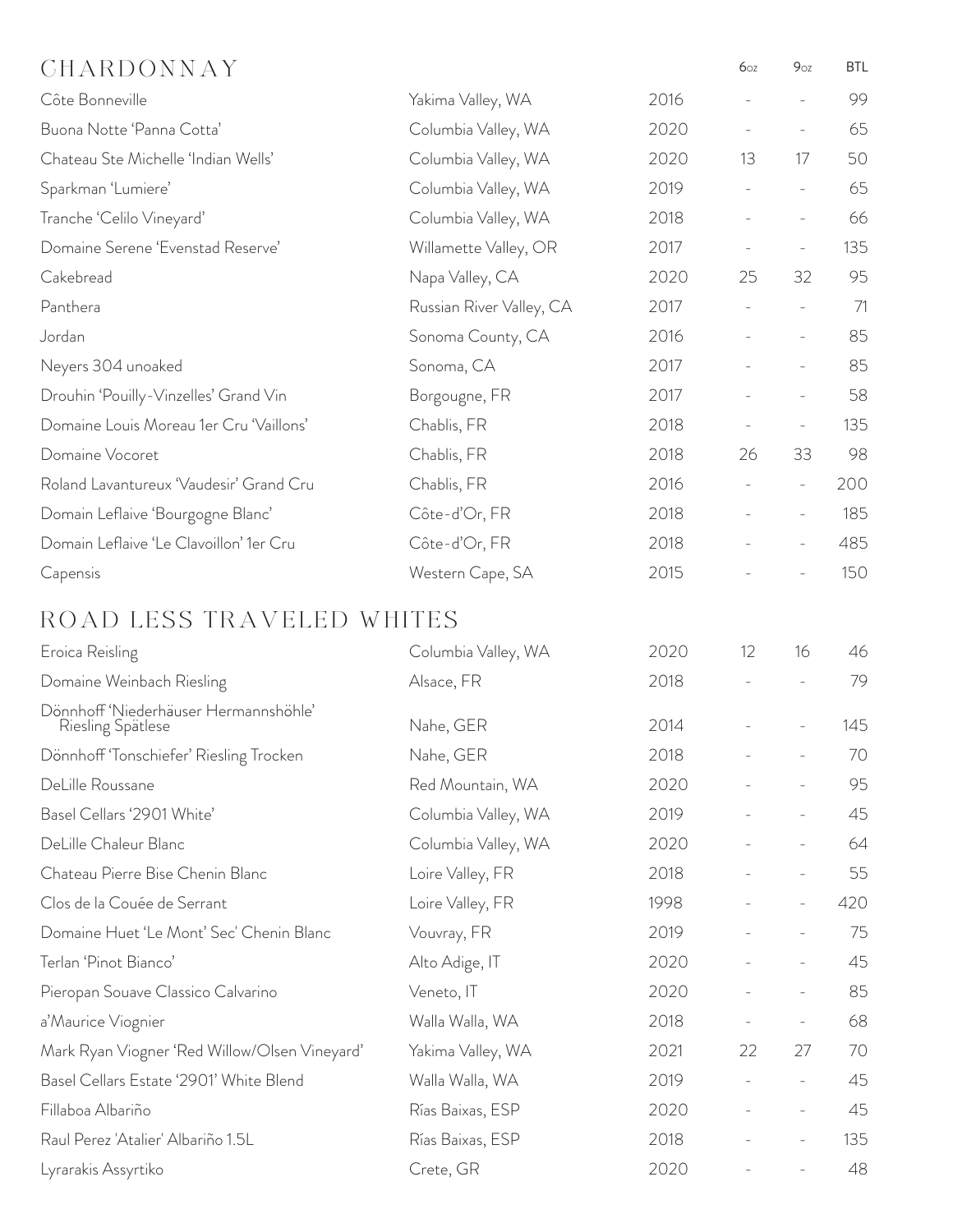| SAUVIGNON BLANC                       |                              |      | 6 <sub>oz</sub> | 9 <sub>oz</sub>          | <b>BTL</b> |
|---------------------------------------|------------------------------|------|-----------------|--------------------------|------------|
| Emmolo                                | Napa Valley, CA              | 2020 |                 | $\overline{\phantom{0}}$ | 55         |
| Blanc de Lynch-Bages                  | Bordeaux, FR                 | 2017 |                 | $\overline{\phantom{a}}$ | 160        |
| Peter Yealands                        | Marlborough, NZ              | 2021 | 12              | 16                       | 46         |
| Cloudy Bay                            | Marlborough, NZ              | 2020 |                 |                          | 75         |
| ROSÉ                                  |                              |      |                 |                          |            |
| DeLille                               | Columbia Valley, WA          | 2021 |                 |                          | 80         |
| Efeste 'Oldfield Estate'              | Yakima Valley, WA            | 2021 |                 |                          | 50         |
| Amavi                                 | Walla Walla, WA              | 2019 |                 |                          | 45         |
| Fire & Vine 'Mission Hills'           | Walla Walla, WA              | 2020 | 12              | 16                       | 46         |
| Tranche 'Pink Pape'                   | Walla Walla, WA              | 2021 |                 |                          | 55         |
| Toil                                  | Willamette Valley, OR        | 2020 |                 |                          | 73         |
| Miraval                               | Cotes de Provence, FR        | 2020 |                 |                          | 52         |
| PINOT NOIR                            |                              |      |                 |                          |            |
| Alexana 'Revana Vineyard'             | Dundee Hills, OR             | 2017 |                 |                          | 130        |
| Domaine Drouhin                       | Dundee Hills, OR             | 2019 |                 |                          | 105        |
| Domaine Drouhin 'Laurene'             | Dundee Hills, OR             | 2018 |                 |                          | 170        |
| Alexana Terrior Series                | Willamette Valley, OR        | 2019 |                 | $\overline{\phantom{a}}$ | 62         |
| Angela Vineyards                      | Willamette Valley, OR        | 2017 | 17              | 23                       | 66         |
| Ken Wright 'Guadalupe Vineyard'       | Willamette Valley, OR        | 2018 |                 | $\overline{a}$           | 145        |
| Lingua Franca 'The Plow'              | Willamette Valley, OR        | 2019 |                 | $\overline{\phantom{a}}$ | 160        |
| Rex Hill 'Jacob-Hart Estate Vineyard' | Willamette Valley, OR        | 2018 |                 | $\overline{\phantom{0}}$ | 165        |
| Davies                                | Anderson Valley, CA          | 2018 |                 | $\overline{\phantom{0}}$ | 165        |
| Frank Family Vineyards                | Carneros, CA                 | 2019 |                 | $\overline{\phantom{a}}$ | 105        |
| Paul Hobbs                            | Russian River Valley, CA     | 2019 |                 |                          | 145        |
| Williams Selyem                       | Russian River Valley, CA     | 2020 |                 |                          | 250        |
| Kosta Browne 'Gap's Crown'            | Sonoma County, CA            | 2018 |                 |                          | 315        |
| Wayfarer 'Golden Mean'                | Ft. Ross-Seaview, Sonoma, CA | 2013 |                 |                          | 240        |
| Wayfarer 'Mother Rock'                | Ft. Ross-Seaview, Sonoma, CA | 2013 |                 |                          | 240        |
| Wayfarer 'Wayfarer Vineyard'          | Ft. Ross-Seaview, Sonoma, CA | 2013 |                 |                          | 240        |
| Domaine de la Côte 'Blooms Field'     | Sta. Rita Hills, CA          | 2018 |                 |                          | 200        |
| Sandhi                                | Sta. Rita Hills, CA          | 2019 |                 |                          | 90         |
| Sea Smoke 'Southing'                  | Sta. Rita Hills, CA          | 2019 |                 |                          | 215        |
| Domaine Faiveley 'Mercurey'           | Nuits-Saint-Georges, FR      | 2019 |                 |                          | 80         |
| CABERNET FRANC                        |                              |      |                 |                          |            |
| Parabellum by Force Majeure           | Red Mountain, WA             | 2016 |                 |                          | 150        |

| Parabellum by Force Majeure  | Red Mountain, WA      | 2016 |    |    | 150  |
|------------------------------|-----------------------|------|----|----|------|
| <b>Basel Cellars Estate</b>  | Walla Walla, WA       | 2019 | 15 | 20 | 58   |
| Spring Valley 'Katherine'    | Walla Walla, WA       | 2014 |    |    | 95   |
| Tranche                      | Walla Walla, WA       | 2018 |    |    | 100  |
| Limited Addition 'Old Vines' | Willamette Valley, OR | 2019 |    |    | 11.5 |
| Dalle Valle 'Maya'           | Napa Valley, CA       | 2011 |    |    | 750  |
| Gran Enemigo 'Agrelo'        | Mendoza, AR           | 2014 |    |    | 270  |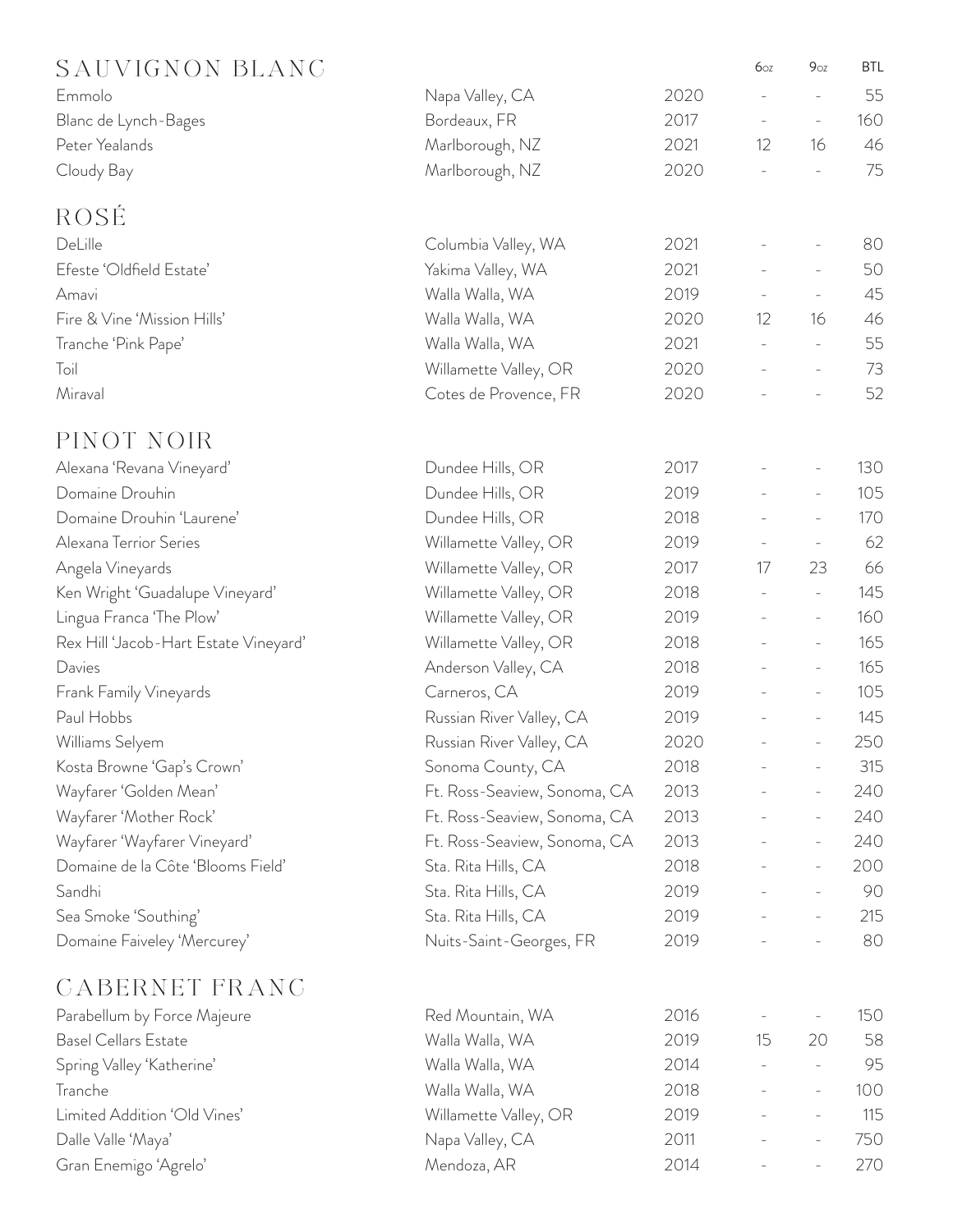| SYRAH & SHIRAZ                                    |                      |           | 6 <sub>oz</sub>          | 9 <sub>oz</sub>                                      | <b>BTL</b> |
|---------------------------------------------------|----------------------|-----------|--------------------------|------------------------------------------------------|------------|
| Stags' Leap 'Petite Syrah'                        | Napa Valley, CA      | 2018      |                          | $\overline{\phantom{a}}$                             | 105        |
| Corliss                                           | Columbia Valley, WA  | 2013      |                          | $\overline{\phantom{a}}$                             | 160        |
| Long Shadows 'Sequel'                             | Columbia Valley, WA  | 2017      |                          | $\qquad \qquad -$                                    | 125        |
| W.T. Vinters 'Boushey Vineyard'                   | Yakima Valley, WA    | 2015      |                          | $\overline{\phantom{a}}$                             | 110        |
| Force Majeure                                     | Red Mountain, WA     | 2016      |                          | $\overline{\phantom{a}}$                             | 190        |
| DeLille 'Grand Ciel'                              | Red Mountain, WA     | 2018      |                          | $\overline{\phantom{a}}$                             | 200        |
| Delmas 'SJR' Vineyard                             | Walla Walla, WA      | 2019      |                          | $\overline{\phantom{a}}$                             | 185        |
| Reynvaan 'In the Hills'                           | Walla Walla, WA      | 2017      |                          | $\overline{\phantom{a}}$                             | 150        |
| Tranche 'Blue Mountain Vineyard'                  | Walla Walla, WA      | 2018      |                          | $\overline{\phantom{a}}$                             | 78         |
| W.T. Vintners Les Collines 'Damavian'             | Walla Walla, WA      | 2016      |                          | $\overline{\phantom{a}}$                             | 105        |
| Lillian                                           | Central Coast, CA    | 2016      |                          |                                                      | 195        |
| Paul Jaboulet Aine 'Les Pierrelles'               | Côte-Rôtie, FR       | 2013/2015 |                          |                                                      | $-285/235$ |
| Mollydooker 'Blue Eyed Boy'                       | McLaren Vale, AU     | 2019      |                          | $\qquad \qquad -$                                    | 130        |
| WASHINGTON CABERNET SAUVIGNON                     |                      |           |                          |                                                      |            |
| El Gaucho '25 <sup>th</sup> Anniversary'          | Washington State     | N.V.      | 16                       | 21                                                   | 62         |
| Betz Père de Famille                              | Columbia Valley, WA  | 2018      |                          | $\overline{\phantom{a}}$                             | 185        |
| Efeste 'Big Papa'                                 | Columbia Valley, WA  | 2019      | 24                       | 31                                                   | 94         |
| Long Shadows 'Feather'                            | Columbia Valley, WA  | 2018      | $\overline{\phantom{a}}$ | $\overline{\phantom{a}}$                             | 155        |
| Quilceda Creek                                    | Columbia Valley, WA  | 2017      |                          | $\overline{\phantom{a}}$                             | 330        |
| Quilceda Creek                                    | Columbia Valley, WA  | 2018      |                          | $\overline{\phantom{a}}$                             | 425        |
| Quilceda Creek                                    | Columbia Valley, WA  | 2019      |                          | $\overline{\phantom{a}}$                             | 475        |
| Secret Squirrel                                   |                      | 2016      |                          | $\overline{\phantom{a}}$                             | 58         |
| Sparkman 'Holler'                                 | Columbia Valley, WA  | 2018      |                          |                                                      | 78         |
|                                                   | Columbia Valley, WA  | 2018      |                          | $\equiv$                                             | 100        |
| Woodward Canyon 'Artist Series' #27<br>Col Solare | Columbia Valley, WA  | 2017      |                          |                                                      | 155        |
|                                                   | Red Mountain, WA     | 2016      |                          | $\overline{\phantom{a}}$                             | 205        |
| Corliss<br>DeLille 'Grand Ciel'                   | Red Mountain, WA     | 2012      |                          | $\overline{\phantom{a}}$<br>$\overline{\phantom{a}}$ | 425        |
|                                                   | Red Mountain, WA     |           |                          |                                                      | 145        |
| Fidelitas                                         | Red Mountain, WA     | 2018      |                          | $\overline{\phantom{a}}$                             | 400        |
| Klipsun Vineyard                                  | Red Mountain, WA     | 2017      |                          | $\overline{\phantom{a}}$                             |            |
| Mark Ryan 'Dead Horse'                            | Red Mountain, WA     | 2019      |                          | $\overline{\phantom{a}}$                             | 150        |
| Upchurch 'LTL'                                    | Red Mountain, WA     | 2019      |                          | $\overline{\phantom{a}}$                             | 63         |
| Upchurch 'Upchurch Vineyard'                      | Red Mountain, WA     | 2017      |                          | $\overline{\phantom{a}}$                             | 185        |
| Amavi                                             | Walla Walla, WA      | 2018      |                          | $\overline{\phantom{a}}$                             | 75         |
| Leonetti                                          | Walla Walla, WA      | 2019      |                          | $\overline{\phantom{a}}$                             | 295        |
| Pepper Bridge                                     | Walla Walla, WA      | 2018      |                          |                                                      | 150        |
| Tranche 'Blue Mountain Vineyard'                  | Walla Walla, WA      | 2018      |                          |                                                      | 78         |
| CALIFORNIA CABERNET SAUVIGNON                     |                      |           |                          |                                                      |            |
| Jordan                                            | Alexander Valley, CA | 2017      | $\overline{\phantom{a}}$ | $\overline{\phantom{a}}$                             | 130        |
| Crossbarn by Paul Hobbs                           | Napa Valley, CA      | 2019      | 26                       | 33                                                   | 102        |
| Dalla Valle                                       | Napa Valley, CA      | 2014      |                          | $\overline{\phantom{a}}$                             | 525        |
| Darioush                                          | Napa Valley, CA      | 2018      |                          | $\qquad \qquad -$                                    | 265        |
| Duckhorn                                          | Napa Valley, CA      | 2018      |                          | $\overline{\phantom{a}}$                             | 150        |
| Dunn                                              | Napa Valley, CA      | 2017      |                          | $\overline{\phantom{a}}$                             | 215        |
| Dunn 'Howell Mountain'                            | Napa Valley, CA      | 2016      |                          | $\overline{\phantom{a}}$                             | 395        |
| Freemark Abbey                                    | Napa Valley, CA      | 2017      |                          | $\overline{a}$                                       | 110        |
| Groth 'Oakville'                                  | Napa Valley, CA      | 2018      |                          | $\overline{\phantom{a}}$                             | 175        |
| Joseph Phelps                                     | Napa Valley, CA      | 2018      |                          |                                                      | 165        |
| Kathryn Hall                                      | Napa Valley, CA      | 2016      |                          | $\overline{\phantom{a}}$                             | 330        |
| Paul Hobbs                                        | Napa Valley, CA      | 2018      |                          | $\overline{\phantom{a}}$                             | 195        |
| Paul Hobbs 'Beckstoffer Las Piedras'              | Napa Valley, CA      | 2013      |                          | $\overline{\phantom{a}}$                             | 725        |
| Sinegal                                           | Napa Valley, CA      | 2018      |                          | $\qquad \qquad -$                                    | 125        |
| Stag's Leap 'Artemis'                             | Napa Valley, CA      | 2019      |                          | $\overline{\phantom{a}}$                             | 160        |
| DAOU 'Reserve'                                    | Paso Robles, CA      | 2019      |                          | $\overline{\phantom{a}}$                             | 100        |
| Mount Peak 'Sentinel'                             | Sonoma, CA           | 2014      |                          | L,                                                   | 145        |
|                                                   |                      |           |                          |                                                      |            |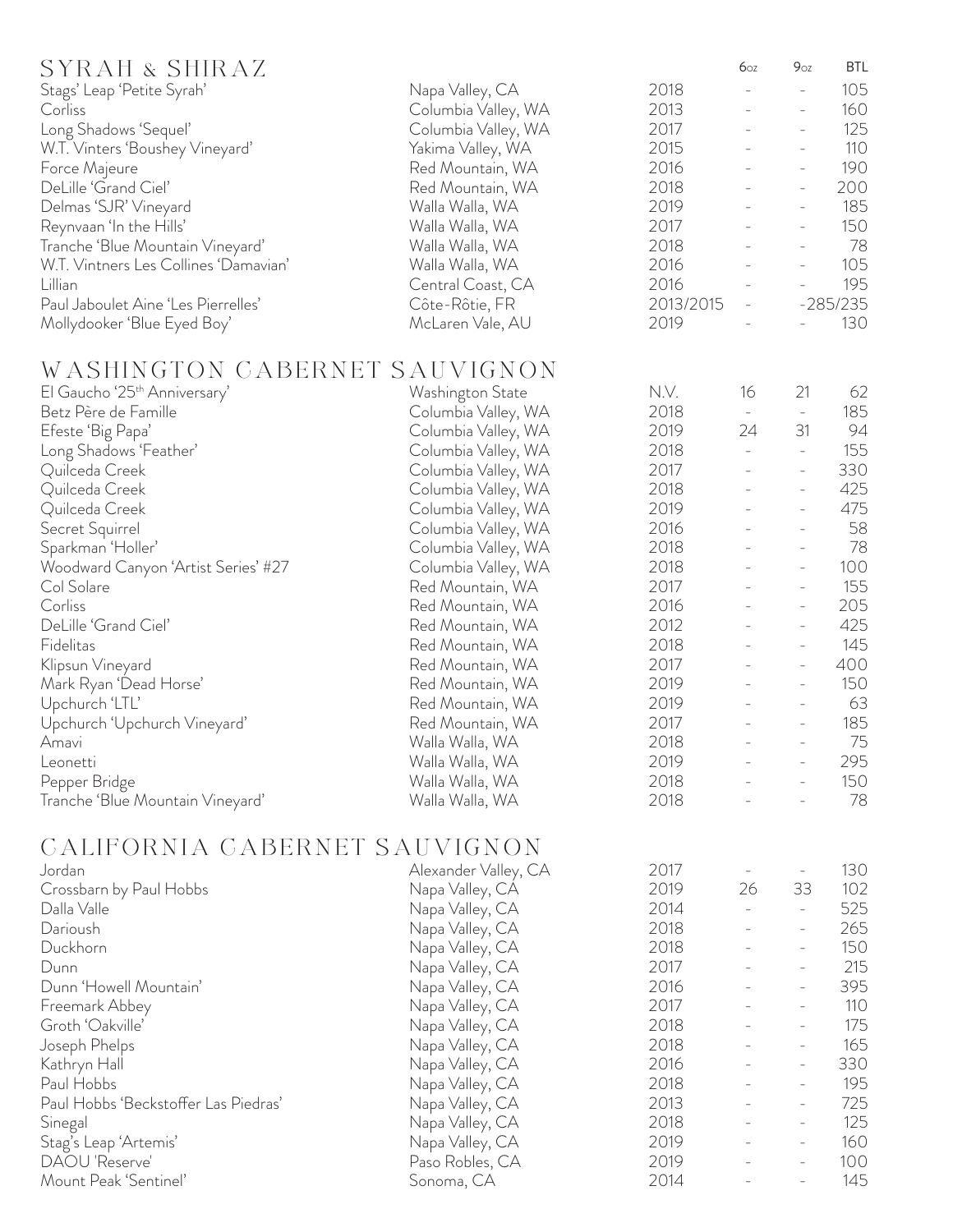#### N EW WORLD RED BLENDS 602 902 BIL

| $\perp$ $\vee$ $\perp$ $\vee$ $\vee$<br>M OITED ITED DEEND'S |                         |      |    |                          |     |
|--------------------------------------------------------------|-------------------------|------|----|--------------------------|-----|
| Aluel Cellars 'The Scholar'                                  | Columbia Valley, WA     | 2014 |    |                          | 51  |
| Corliss                                                      | Columbia Valley, WA     | 2014 |    |                          | 175 |
| DeLille 'D2'                                                 | Columbia Valley, WA     | 2019 | 22 | 28                       | 86  |
| Efeste 'Final-Final'                                         | Columbia Valley, WA     | 2018 |    |                          | 70  |
| Long Shadows 'Pirouette'                                     | Columbia Valley, WA     | 2018 |    | $\overline{\phantom{a}}$ | 150 |
| Long Shadows 'Saggi'                                         | Columbia Valley, WA     | 2018 |    |                          | 110 |
| Mark Ryan 'The Dissident'                                    | Columbia Valley, WA     | 2020 |    |                          | 72  |
| Hedges Estate                                                | Red Mountain, WA        | 2018 |    | $\overline{\phantom{a}}$ | 58  |
| àMaurice 'Night Owl'                                         | Walla Walla Valley, WA  | 2014 |    |                          | 130 |
| Basel Cellars 'Merriment'                                    | Walla Walla Valley, WA  | 2016 | 16 | 21                       | 62  |
| Figgins Estate                                               | Walla Walla Valley, WA  | 2017 |    |                          | 210 |
| Figgins Estate 'Figlia'                                      | Walla Walla Valley, WA  | 2018 |    | $\overline{\phantom{a}}$ | 165 |
| Spring Valley 'Frederick'                                    | Walla Walla, WA         | 2016 | 24 | 31                       | 95  |
| Côte Bonneville 'Carriage House'                             | Yakima Valley, WA       | 2012 |    | $\qquad \qquad -$        | 105 |
| Dominus                                                      | Napa Valley, CA         | 2006 |    | $\overline{\phantom{a}}$ | 550 |
| Frank Family 'Winston Hill'                                  | Napa Valley, CA         | 2016 |    |                          | 385 |
| Opus One                                                     | Napa Valley, CA         | 2018 |    | $\overline{\phantom{a}}$ | 525 |
| Overture                                                     | Napa Valley, CA         | N.V. |    |                          | 300 |
| Quintessa                                                    | Napa Valley, CA         | 2017 |    |                          | 345 |
| Justin Isosceles                                             | Paso Robles, CA         | 2018 |    |                          | 185 |
| BORDEAUX                                                     |                         |      |    |                          |     |
| Château Cantemerle                                           | Haut-Médoc, FR          | 2014 |    |                          | 135 |
| Château Brane-Cantenac                                       | Margaux, FR             | 2015 |    | $\overline{\phantom{a}}$ | 325 |
| Château Lynch Bages Grand Cru                                | Pauillac, FR            | 2016 |    | $\qquad \qquad -$        | 375 |
| Château De Pez                                               | Saint Estèphe, FR       | 2016 |    |                          | 160 |
| Château Tronquoy-Lalande                                     | Saint Estèphe, FR       | 2016 |    |                          | 110 |
| Château Lassègue 'Cadrans de Lassègue'                       | Saint Emilion, FR       | 2018 |    |                          | 70  |
| ITALY & FRANCE                                               |                         |      |    |                          |     |
| Erste+Neue Lagrein                                           | Alto Adige, IT          | 2018 |    |                          | 48  |
| Castello Di Volpaia                                          | Chianti Classico, IT    | 2019 |    |                          | 65  |
| A&G Natale Fantina 'Cascina Dardi Barolo                     | Piedmont, IT            | 2013 |    |                          | 150 |
| Demarie Nebbiolo                                             | Piedmont, IT            | 2016 |    |                          | 47  |
| Produttori 'Nebbiolo'                                        | Piedmont, IT            | 2019 | 16 | 21                       | 62  |
| Fontanafredda Barbaresco                                     | Piedmont, IT            | 2015 |    |                          | 90  |
| Massolino 'Serralunga d'Alba' Barolo                         | Piedmont, IT            | 2017 |    |                          | 125 |
| Vietti 'Castiglione' Barolo                                  | Piedmont, IT            | 2017 |    |                          | 145 |
| Arcanum Cabernet Franc                                       | Tuscany, IT             | 2015 |    | $\overline{\phantom{a}}$ | 165 |
| Château de Beaucastel                                        | Châteauneuf-du-Pape, FR | 2006 |    |                          | 340 |

Domaine du Pegau Châteauneuf-du-Pape, FR 2019 - - 165 Coudoulet de Beaucastel Côtes du Rhône, FR 2019 22 28 84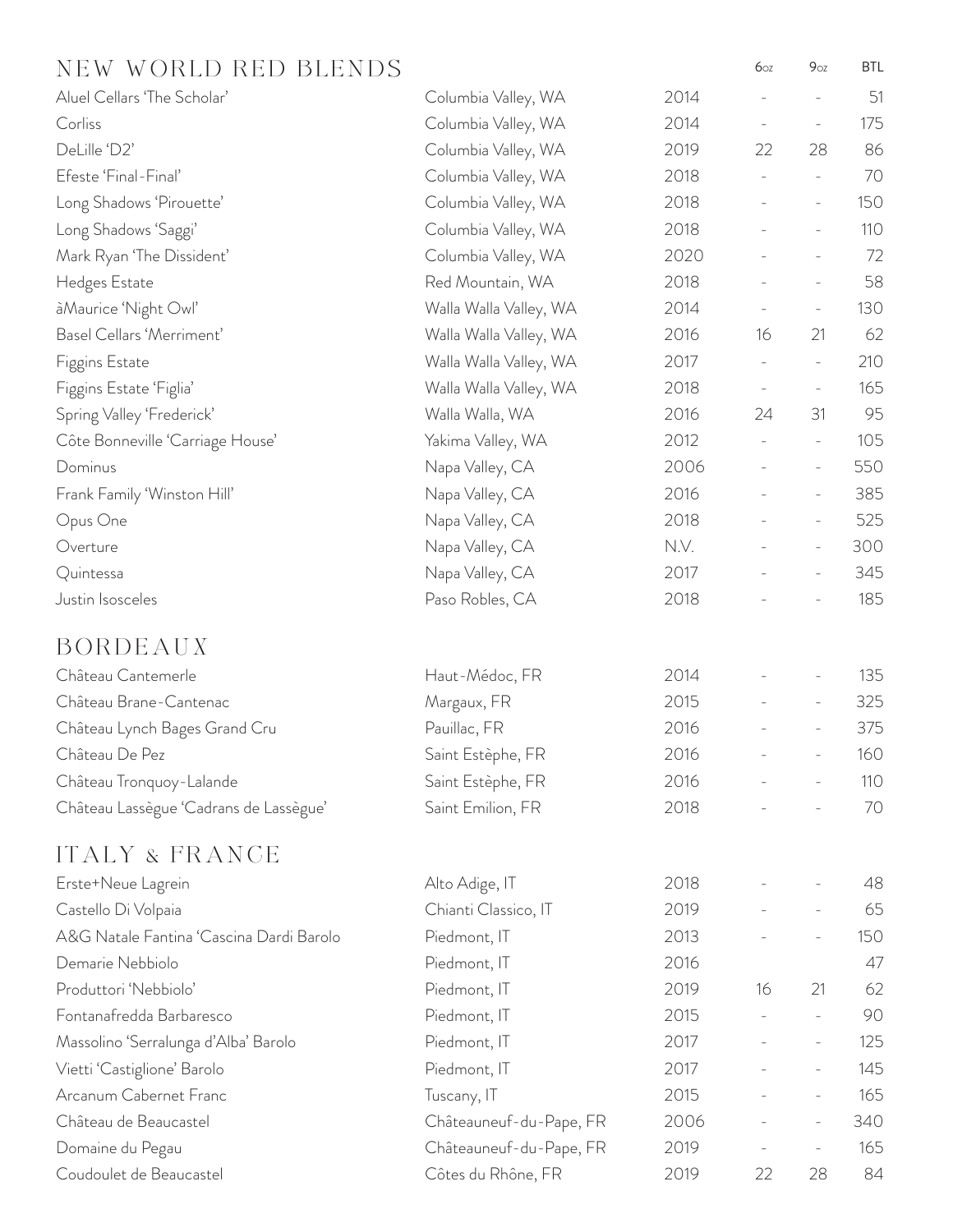| ROAD LESS TRAVELED                        |                        |      | 6 <sub>oz</sub> | 9 <sub>oz</sub>          | <b>BTL</b> |
|-------------------------------------------|------------------------|------|-----------------|--------------------------|------------|
| Frank Family Vineyards Zinfandel          | Napa Valley, CA        | 2018 |                 |                          | 105        |
| Turley 'Juvenile' Zinfandel               | Napa Valley, CA        | 2019 |                 |                          | 88         |
| DeLille Metier                            | Yakima Valley, WA      | 2019 |                 |                          | 115        |
| Leonetti Sangiovese                       | Walla Walla Valley, WA | 2019 |                 | $\overline{\phantom{a}}$ | 190        |
| Leonetti Merlot                           | Walla Walla Valley, WA | 2019 |                 |                          | 195        |
| Long Shadows 'Pedestal' Merlot            | Columbia Valley, WA    | 2017 |                 | $\overline{\phantom{a}}$ | 145        |
| Northstar Merlot                          | Columbia Valley, WA    | 2018 |                 |                          | 62         |
| Frank Family Merlot                       | Napa Valley, CA        | 2018 |                 |                          | 102        |
| Secret Squirrel GSM                       | Columbia Valley, WA    | 2017 |                 |                          | 58         |
| W.T. Vintners 'Boushey Vineyard' Grenache | Yakima Valley, WA      | 2016 |                 | $\overline{\phantom{a}}$ | 105        |
| Fidelitas Malbec                          | Red Mountain, WA       | 2018 |                 |                          | 125        |
| Luigi Bosca Malbec                        | Mendoza, AR            | 2019 | 18              | 24                       | 70         |
| Marqués de Murrieta 'Reserva'             | Rioja, SP              | 2016 |                 |                          | 75         |
| Lapostolle 'Cuvee Alexandre' Carmenere    | Valle de Colchagua, CI | 2020 |                 |                          | 63         |
| I ARCE FOR MAT                            |                        |      |                 |                          |            |

### LARGE FORMAT Long Shadows 'Pedestal' Merlot 1.5L Columbia Valley, WA 2017 - - 295

| LONG SHAUOWS FEUESLAI IVIENOL I.JL      | COlumbia valley, VVA | $2 \cup 11$ |        | $-2$    |
|-----------------------------------------|----------------------|-------------|--------|---------|
| Long Shadows 'Pirouette' Red Blend 1.5L | Columbia Valley, WA  | 2017        |        | - 295   |
| Opus One 1.5L                           | Napa Valley, CA      | 2016        |        | $-1200$ |
| Raul Perez 'Atalier' Albariño 1.5L      | Rías Baixas, ESP     | 2018        | $\sim$ | 135     |
|                                         |                      |             |        |         |

Legacy List

### ICONIC WINE, INCREDIBLE VALUE

| Veuve Clicquot 'La Grande Dame' Rosé                                    | Champagne, FR           | 2008 |                          | 695 |
|-------------------------------------------------------------------------|-------------------------|------|--------------------------|-----|
| Domain Leflaive 'Le Clavoillon' 1er Cru Chardonnay                      | Côte-d'Or, FR           | 2018 | $\overline{\phantom{a}}$ | 485 |
| Clos de la Couée de Serrant                                             | Loire Valley, FR        | 1998 | $\overline{\phantom{0}}$ | 420 |
| Dalle Valle 'Maya' Cab Franc                                            | Napa Valley, CA         | 2011 | $\overline{\phantom{0}}$ | 750 |
| Klipsun Vineyard Cabernet Sauvignon                                     | Red Mountain, WA        | 2017 | $\overline{\phantom{a}}$ | 400 |
| DeLille Cellars 'Grand Ciel' Cabernet Sauvignon                         | Red Mountain, WA        | 2012 | $\overline{\phantom{a}}$ | 425 |
| Dalla Valle Cabernet Sauvignon                                          | Napa Valley, CA         | 2014 | $\overline{\phantom{m}}$ | 525 |
| Dunn 'Howell Mountain' Cabernet Sauvignon                               | Napa Valley, CA         | 2016 | $\overline{\phantom{a}}$ | 428 |
| Paul Hobbs 'Beckstoffer Las Piedras' Cabernet Sauvignon Napa Valley, CA |                         | 2013 | $\overline{\phantom{a}}$ | 725 |
| Dominus Red Blend                                                       | Napa Valley, CA         | 2006 | $\overline{\phantom{a}}$ | 550 |
| Frank Family 'Winston Hill' Red Blend                                   | Napa Valley, CA         | 2016 | $\overline{\phantom{a}}$ | 385 |
| Opus One Red Blend                                                      | Napa Valley, CA         | 2017 | $\overline{\phantom{a}}$ | 525 |
| Quintessa 'Rutherford' Red Blend                                        | Napa Valley, CA         | 2017 | $\overline{\phantom{a}}$ | 345 |
| Château de Beaucastel                                                   | Châteauneuf-du-Pape, FR | 2006 | $\equiv$                 | 340 |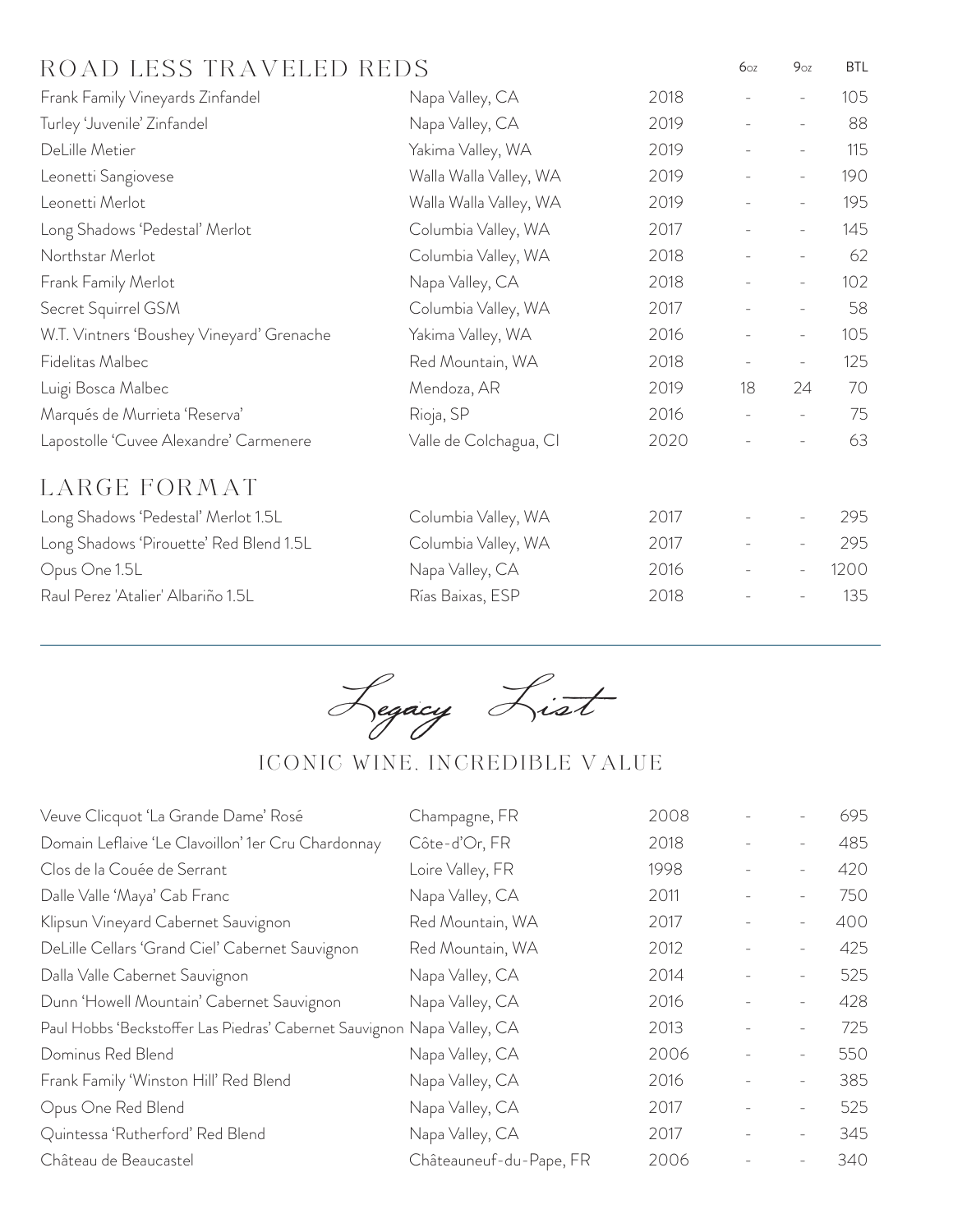# **SPIRITS**

### VODKA

| Belvedere           | 13 |
|---------------------|----|
| Chopin              | 13 |
| Grey Goose          | 13 |
| Ketel One           | 12 |
| Ketel One Botanical | 12 |
| Tito's              | 12 |
| Wheatley            |    |

### GIN

| 12 |
|----|
| 12 |
| 12 |
| 13 |
| 12 |
| 14 |
| 13 |
| 11 |
|    |

### RUM

| Bacardi 4 Year        | 12 |
|-----------------------|----|
| Captain Morgan Spiced | 11 |
| Plantation 3 Star     | 11 |
| Plantation Pineapple  | 12 |
| Ron Zacapa 23 Year    | 15 |
| Smith & Cross         | 11 |

### AGAV E

| Casamigos Anejo             | 22  |
|-----------------------------|-----|
| Casamigos Blanco            | 18  |
| Casamigos Mezcal            | 24  |
| Casamigos Reposado          | 20  |
| Cazadores Reposado          | 13  |
| Código Plata Blanco         | 12  |
| El Jimador Reposado         | 11  |
| Gran Patron Piedra          | 100 |
| Gran Patron Burdeos         | 120 |
| Los Vecinos Mezcal          | 12  |
| Mezcal Vago Elote           | 18  |
| Pierde Almas Mezcal Espadin | 20  |
| Patron Silver               | 16  |

### BOURBON / RYE

| 3              | Angel's Envy                        | 16 |
|----------------|-------------------------------------|----|
| 3              | Angel's Envy Rye                    | 22 |
| 3              | <b>Bookers Noe</b>                  | 35 |
|                | <b>Buffalo Trace</b>                | 12 |
| $\geq$         | Copper Tounge 'Orphan Barrel'       | 65 |
| $\geq$         | Eagle Rare 10 Year                  | 18 |
| $\overline{a}$ | E.H. Taylor Small Batch B-I-B       | 16 |
| $\bigcup$      | E.H. Taylor Barrel Proof            | 38 |
|                | Elmer T. Lee                        | 20 |
|                | Gaucho Blantons                     |    |
| $\overline{2}$ | Single Barrel Private Select        | 34 |
|                | George T. Stagg                     | 98 |
| $\overline{a}$ | High West American Prairie          | 14 |
| $\geq$         | High West Double Rye                | 14 |
| 3              | Jack Daniel's                       | 11 |
| $\geq$         | Knob Creek                          | 12 |
| 4              | Legent                              | 13 |
| 3              | Michters Rye                        | 14 |
| 1              | Michters Small Batch                | 14 |
|                | Old Rip Van Winkle 10 Year          | 90 |
|                | Pappy Van Winkle 12 Year 'Lot B'125 |    |
|                | Sazerac Rye                         | 12 |
| $\overline{a}$ | Stagg Jr.                           | 16 |
| 1              | Thomas H. Handy Sazerac Rye         | 70 |
| 1              | Woodinville                         | 14 |
| $\overline{a}$ | Whistlepig Rye 10 Year              | 22 |
| $\bar{5}$      | Willett Pot Still Reserve           | 16 |
| 1              | W.L. Weller 12 Year                 | 28 |
|                | W.L. Weller Antique 107 Proof       | 24 |
|                | W.L. Weller Full Proof              | 24 |
|                | W.L. Weller C.Y.P.B.                | 40 |
| $\overline{a}$ | W.L.W. William Larue Weller         | 85 |
| $\overline{3}$ | Woodford Reserve                    | 14 |
| $\overline{4}$ |                                     |    |
| C              | INTERNATIONAL                       |    |

### WHISKEY Crown Royal 11

| 1              | Dewar's 12 Year      | 10 |
|----------------|----------------------|----|
| ) ()           | Hakushu 12 Year      | 24 |
| $\Omega$       | Hakushu 18 Year      | 98 |
| $\overline{2}$ | Jameson              | 11 |
| 8              | Johnnie Walker Red   | 11 |
|                | Johnnie Walker Black | 14 |
| 0              | Redbreast 12 Year    | 15 |
| 6              | Suntory Whisky Toki  | 14 |
|                |                      |    |

### SINGLE MALTS

| Craigellachie 13 Year        | 15 |
|------------------------------|----|
| Glenlivet 12 Year            | 15 |
| Glenmorangie 10 Year         | 15 |
| Glenmorangie Nectar D'or     | 22 |
| Highland Park 12 Year        | 18 |
| Highland Park 18 Year        | 35 |
| Lagavulin 16 Year            | 25 |
| Laphroaig 10 Year            | 16 |
| Macallan 12 Year Double Cask | 16 |
| Macallan 18 Year             | 55 |
| Mortlach 12 Year             | 15 |
| Mortlach 16 Year             | 22 |
| Mortlach 20 Year             | 60 |
| <b>Westland American Oak</b> | 16 |
| Westland Sherry Cask         | 16 |
| Westland Cask Exchange       | 30 |
| Westland Garryana            | 40 |
|                              |    |

#### COGNAC / BRANDY ARMAGNAC

| Copper Kings Brandy | 11 |
|---------------------|----|
| Courvoisier X.O.    | 48 |
| Hennessy V.S.       | 13 |
| Martell Blue Swift  | 18 |
| Remy Martin V.S.O.P | 14 |
|                     |    |

### LIQU EUR / DIGESTIF / GRAPPA

| Aperol               | 10 |
|----------------------|----|
| Amaretto             | 8  |
| Amaro dell'Erborista | 16 |
| Averna               | 10 |
| Baileys Irish Cream  | 10 |
| Chartreuse Yellow    | 14 |
| Chartreuse Green     | 15 |
| Col Solare Grappa    | 22 |
| Montenegro           | 11 |
| Nonino Amaro         | 12 |
| Noveis               | 14 |
|                      |    |